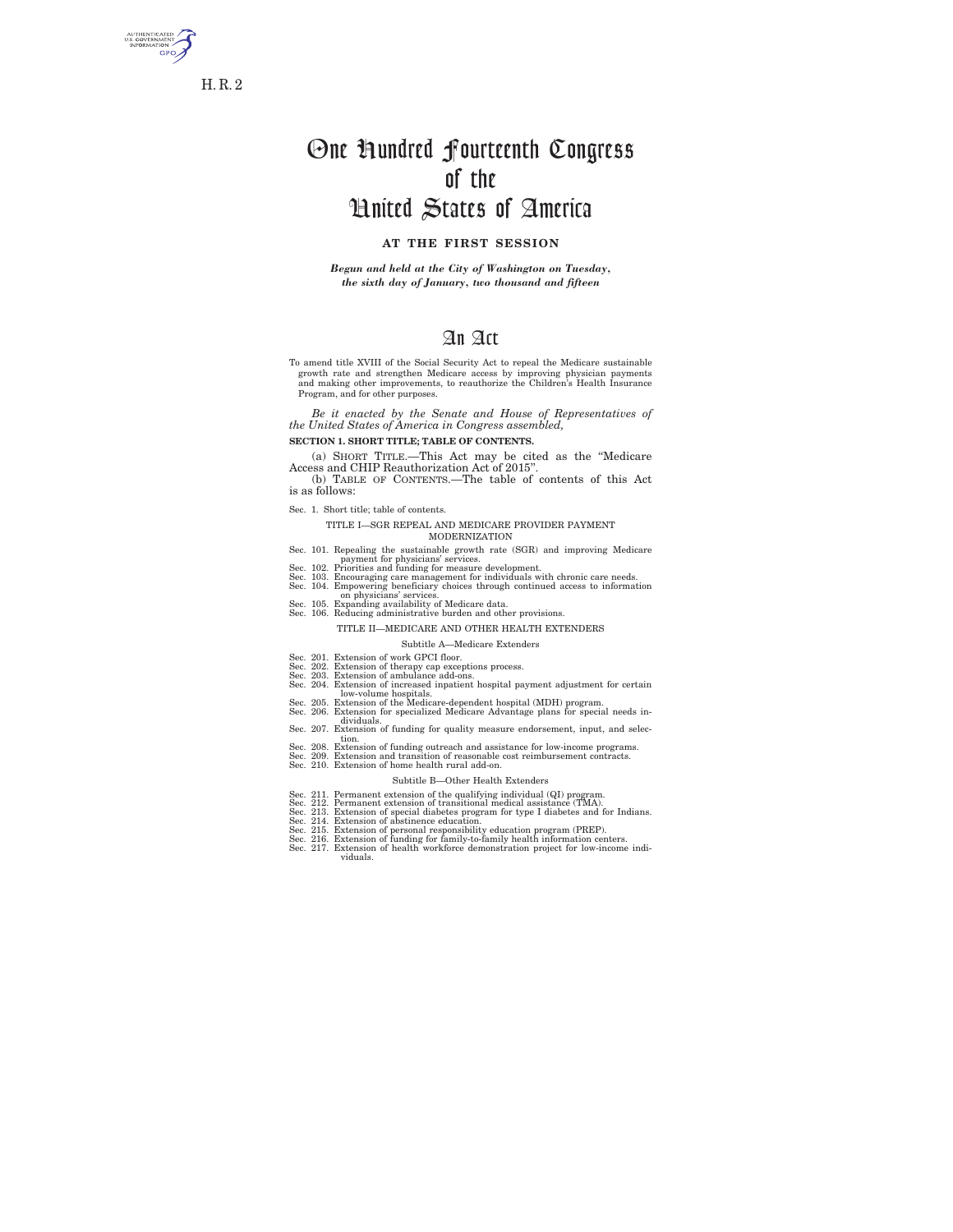(3) A unique identifier for the physician or other eligible professional that is available to the public, such as a national provider identifier. (d) SEARCHABILITY.—The information made available under this

section shall be searchable by at least the following:

(1) The specialty or type of the physician or other eligible professional.

(2) Characteristics of the services furnished, such as volume or groupings of services.

(3) The location of the physician or other eligible professional.

(e) INTEGRATION ON PHYSICIAN COMPARE.—Beginning with 2016, the Secretary shall integrate the information made available under this section on Physician Compare.

(f) DEFINITIONS.—In this section:<br>
(1) ELIGIBLE PROFESSIONAL; PHYSICIAN; SECRETARY.—The<br>
terms "eligible professional", "physician", and "Secretary" have<br>
the meaning given such terms in section 10331(i) of Public Law 111–148.

(2) PHYSICIAN COMPARE.—The term ''Physician Compare'' means the Physician Compare Internet website of the Centers for Medicare & Medicaid Services (or a successor website).

#### **SEC. 105. EXPANDING AVAILABILITY OF MEDICARE DATA.**

(a) EXPANDING USES OF MEDICARE DATA BY QUALIFIED ENTITIES  $-$ 

(1) ADDITIONAL ANALYSES.—

(A) IN GENERAL.—Subject to subparagraph (B), to the extent consistent with applicable information, privacy, security, and disclosure laws (including paragraph (3)), notwithstanding paragraph  $(4)(B)$  of section 1874(e) of the Social Security Act (42 U.S.C. 1395kk(e)) and the second sentence of paragraph  $(4)(D)$  of such section, beginning July 1, 2016, a qualified entity may use the combi derived from the evaluation described in such paragraph (4)(D), to conduct additional non-public analyses (as determined appropriate by the Secretary) and provide or sell such analyses to authorized users for non-public use (including for the purposes of assisting providers of services and suppliers to develop and participate in quality and patient care improvement activities, including developing new models of care).

(B) LIMITATIONS WITH RESPECT TO ANALYSES.—

(i) EMPLOYERS.—Any analyses provided or sold under subparagraph (A) to an employer described in paragraph (9)(A)(iii) may only be used by such employer for purposes of providing health insurance to employees and retirees of the employer.

(ii) HEALTH INSURANCE ISSUERS.—A qualified<br>entity may not provide or sell an analysis to a health<br>insurance issuer described in paragraph  $(9)(A)(iv)$ <br>unless the issuer is providing the qualified entity with<br>data under secti

(2) ACCESS TO CERTAIN DATA.—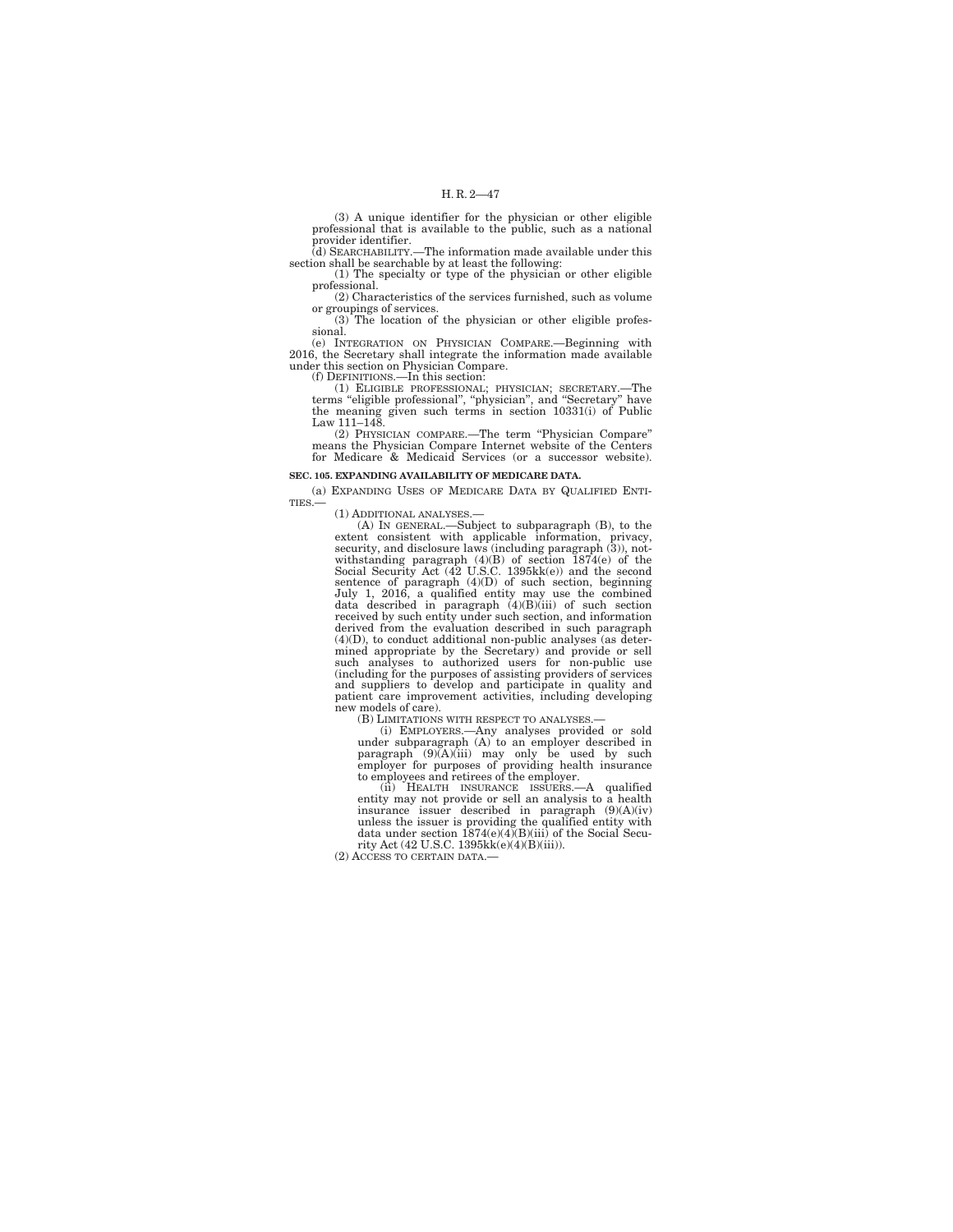# H. R. 2—48

(A) ACCESS.—To the extent consistent with applicable information, privacy, security, and disclosure laws (including paragraph (3)), notwithstanding paragraph (4)(B) of section 1874(e) of the Social Security Act (42 U.S.C. 1395kk(e)) and the second sentence of paragraph (4)(D) of such section, beginning July 1, 2016, a qualified entity may—

(i) provide or sell the combined data described in paragraph (4)(B)(iii) of such section to authorized users described in clauses (i), (ii), and  $(v)$  of paragraph  $(9)(A)$  for non-public use, including for the purposes described in subparagraph (B); or

(ii) subject to subparagraph  $(C)$ , provide Medicare claims data to authorized users described in clauses  $(i)$ ,  $(ii)$ , and  $(v)$ , of paragraph  $(9)(A)$  for non-public use, including for the purposes described in subparagraph (B).

(B) PURPOSES DESCRIBED.—The purposes described in this subparagraph are assisting providers of services and suppliers in developing and participating in quality and patient care improvement activities, including developing new models of care.

(C) MEDICARE CLAIMS DATA MUST BE PROVIDED AT NO COST.—A qualified entity may not charge a fee for providing the data under subparagraph (A)(ii). (3) PROTECTION OF INFORMATION.—

(A) IN GENERAL.—Except as provided in subparagraph (B), an analysis or data that is provided or sold under paragraph (1) or (2) shall not contain information that individually identifies a patient.

(B) INFORMATION ON PATIENTS OF THE PROVIDER OF SERVICES OR SUPPLIER.—To the extent consistent with applicable information, privacy, security, and disclosure laws, an analysis or data that is provided or sold to a provider of services or supplier under paragraph (1) or (2) may contain information that individually identifies a patient of such provider or supplier, including with respect to items and services furnished to the patient by

other providers of services or suppliers. (C) PROHIBITION ON USING ANALYSES OR DATA FOR MAR-KETING PURPOSES.—An authorized user shall not use an analysis or data provided or sold under paragraph (1) or (2) for marketing purposes.

(4) DATA USE AGREEMENT.—A qualified entity and an authorized user described in clauses (i), (ii), and (v) of para-<br>graph (9)(A) shall enter into an agreement regarding the use<br>of any data that the qualified entity is providing or selling<br>to the authorized user under para shall describe the requirements for privacy and security of the data and, as determined appropriate by the Secretary, any prohibitions on using such data to link to other individually identifiable sources of information. If the authorized user is not a covered entity under the rules promulgated pursuant to the Health Insurance Portability and Accountability Act of 1996, the agreement shall identify the relevant regulations, as determined by the Secretary, that the user shall comply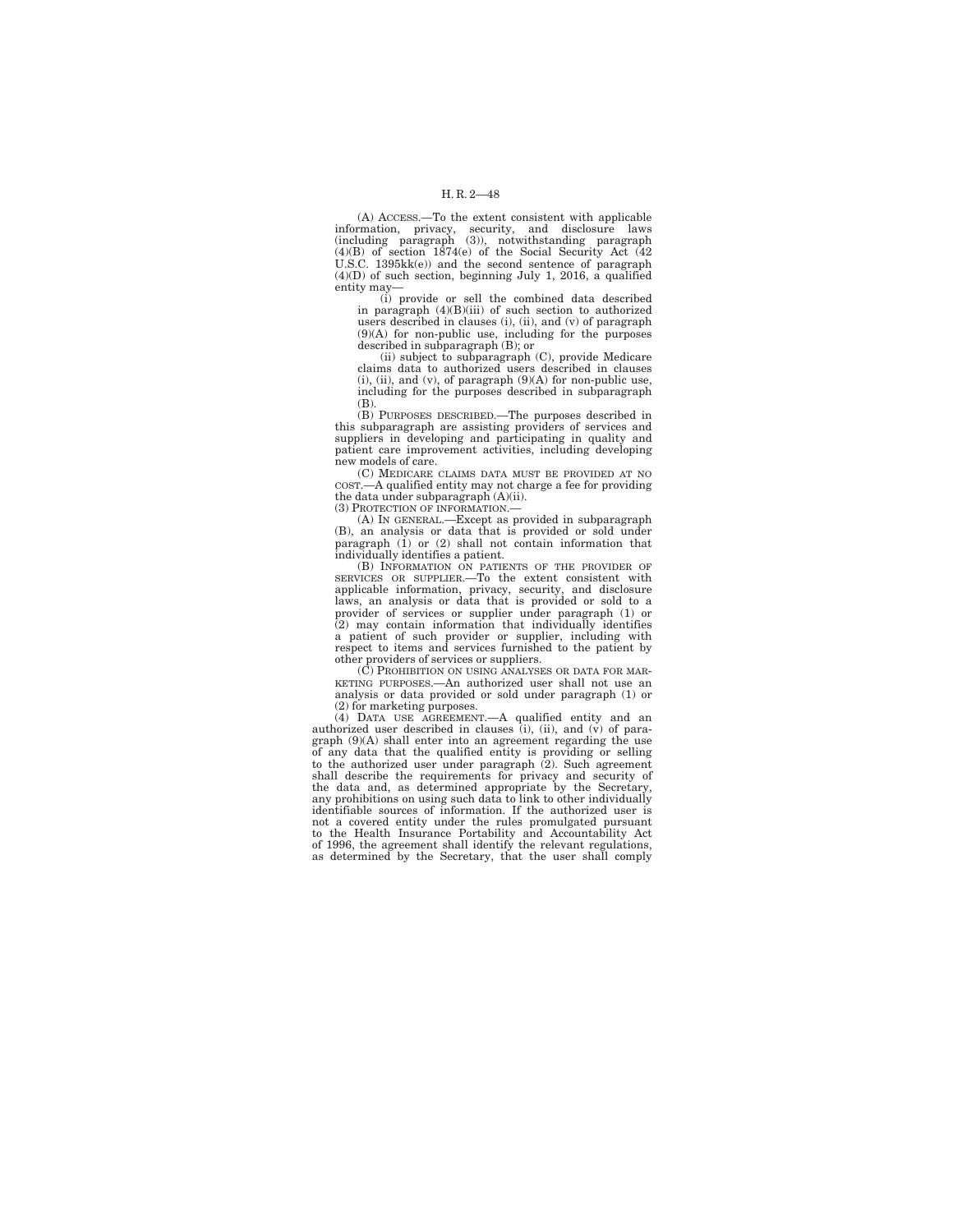with as if it were acting in the capacity of such a covered entity. (5) NO REDISCLOSURE OF ANALYSES OR DATA.—

(A) IN GENERAL.—Except as provided in subparagraph (B), an authorized user that is provided or sold an analysis or data under paragraph (1) or (2) shall not redisclose or make public such analysis or data or any analysis using such data.

(B) PERMITTED REDISCLOSURE.—A provider of services or supplier that is provided or sold an analysis or data under paragraph (1) or (2) may, as determined by the Secretary, redisclose such analysis or data for the purposes of performance improvement and care coordination activities but shall not make public such analysis or data or any analysis using such data.

(6) OPPORTUNITY FOR PROVIDERS OF SERVICES AND SUP-<br>PLIERS TO REVIEW.—Prior to a qualified entity providing or<br>selling an analysis to an authorized user under paragraph<br>(1), to the extent that such analysis would individual a provider of services or supplier who is not being provided<br>or sold such analysis, such qualified entity shall provide such<br>provider or supplier with the opportunity to appeal and correct<br>errors in the manner described i

(7) ASSESSMENT FOR A BREACH.—

(A) IN GENERAL.—In the case of a breach of a data use agreement under this section or section 1874(e) of the Social Security Act (42 U.S.C. 1395kk(e)), the Secretary shall impose an assessment on the qualified entity both in the case of—

(i) an agreement between the Secretary and a qualified entity; and

(ii) an agreement between a qualified entity and

an authorized user. (B) ASSESSMENT.—The assessment under subparagraph (A) shall be an amount up to \$100 for each individual entitled to, or enrolled for, benefits under part A of title XVIII of the Social Security Act or enrolled for benefits under part B of such title—

(i) in the case of an agreement described in subparagraph (A)(i), for whom the Secretary provided data on to the qualified entity under paragraph (2); and

(ii) in the case of an agreement described in subparagraph  $(A)(ii)$ , for whom the qualified entity provided data on to the authorized user under paragraph  $(2).$ 

(C) DEPOSIT OF AMOUNTS COLLECTED.—Any amounts collected pursuant to this paragraph shall be deposited in Federal Supplementary Medical Insurance Trust Fund under section 1841 of the Social Security Act (42 U.S.C. 1395t).

(8) ANNUAL REPORTS.—Any qualified entity that provides or sells an analysis or data under paragraph (1) or (2) shall annually submit to the Secretary a report that includes— (A) a summary of the analyses provided or sold,

including the number of such analyses, the number of